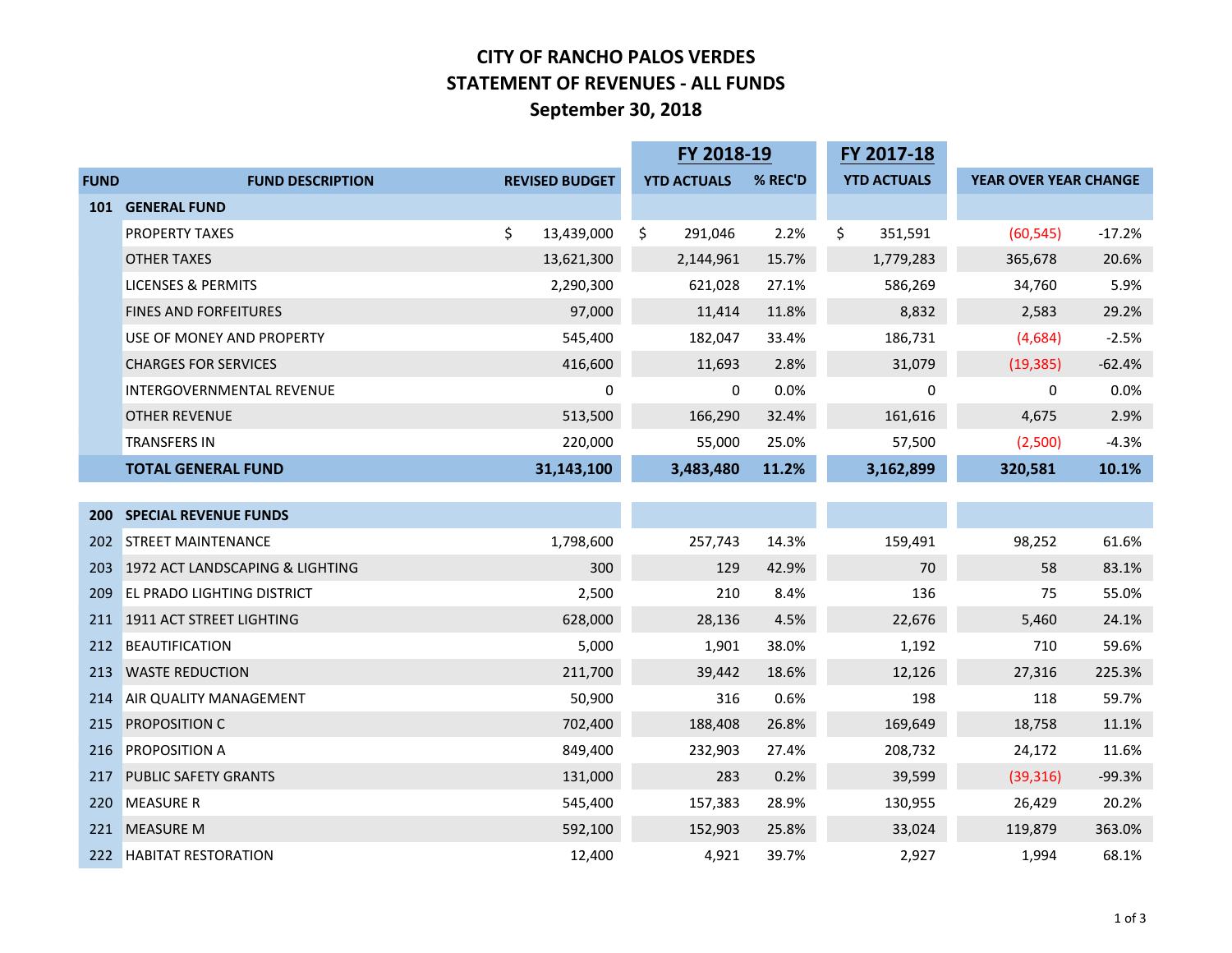## **CITY OF RANCHO PALOS VERDES STATEMENT OF REVENUES - ALL FUNDS September 30, 2018**

|             |                                          |                       | FY 2018-19         |         | FY 2017-18         |                       |           |
|-------------|------------------------------------------|-----------------------|--------------------|---------|--------------------|-----------------------|-----------|
| <b>FUND</b> | <b>FUND DESCRIPTION</b>                  | <b>REVISED BUDGET</b> | <b>YTD ACTUALS</b> | % REC'D | <b>YTD ACTUALS</b> | YEAR OVER YEAR CHANGE |           |
| 223         | <b>SUBREGION ONE MAINTENANCE</b>         | 8,100                 | 3,649              | 45.0%   | 12,266             | (8,617)               | $-70.3%$  |
| 224         | <b>MEASURE A MAINTENANCE</b>             | 91,100                | 280                | 0.3%    | 11,629             | (11, 349)             | $-97.6%$  |
| 225         | ABALONE COVE SEWER DISTRICT              | 57,000                | 1,508              | 2.6%    | 52,408             | (50, 899)             | $-97.1%$  |
| 227         | <b>GINSBERG CULTURAL ARTS BLDG.</b>      | 900                   | 402                | 44.6%   | 215                | 187                   | 87.2%     |
| 228         | DONOR RESTRICTED CONTRIBUTIONS           | 17,000                | 20,075             | 118.1%  | 5,203              | 14,873                | 285.9%    |
|             | <b>TOTAL SPECIAL REVENUE FUNDS</b>       | 5,703,800             | 1,090,592          | 19.1%   | 862,493            | 228,098               | 26.4%     |
|             |                                          |                       |                    |         |                    |                       |           |
| 300         | <b>CAPITAL PROJECTS FUNDS</b>            |                       |                    |         |                    |                       |           |
| 310         | COMMUNITY DEVELOPMENT BLOCK GRANT (CDBG) | 139,300               | 0                  | 0.0%    | 29,562             | (29, 562)             | $-100.0%$ |
| 330         | <b>INFRASTRUCTURE IMPROVEMENTS</b>       | 5,121,200             | 1,324,696          | 25.9%   | 1,203,454          | 121,242               | 10.1%     |
| 331         | <b>FEDERAL GRANTS</b>                    | 453,800               | 4,901              | 1.1%    | 0                  | 4,901                 | 0.0%      |
| 332         | <b>STATE GRANTS</b>                      | 600,000               | $\mathbf{0}$       | 0.0%    | 0                  | $\mathbf{0}$          | 0.0%      |
| 334         | <b>QUIMBY PARK DEVELOPMENT</b>           | 73,000                | 6,865              | 9.4%    | 5,832              | 1,033                 | 17.7%     |
| 336         | LOW-MODERATE INCOME HOUSING              | 44,700                | 701                | 1.6%    | 19,958             | (19, 257)             | $-96.5%$  |
| 337         | <b>AFFORDABLE HOUSING PROJECTS</b>       | 6,200                 | 3,787              | 61.1%   | 1,476              | 2,312                 | 156.7%    |
| 338         | DEVELOP IMPACT MITIGATION (EET)          | 116,800               | 17,781             | 15.2%   | 30,249             | (12, 468)             | $-41.2%$  |
| 340         | <b>BICYCLE &amp; PEDESTRIAN ACCESS</b>   | 34,500                | 425                | 1.2%    | 0                  | 425                   | 0.0%      |
|             | <b>TOTAL CAPITAL PROJECTS FUNDS</b>      | 6,589,500             | 1,359,156          | 20.6%   | 1,290,530          | 68,626                | 5.3%      |
|             |                                          |                       |                    |         |                    |                       |           |
| 500         | <b>ENTERPRISE FUNDS</b>                  |                       |                    |         |                    |                       |           |
| 501         | <b>WATER QUALITY FLOOD PROTECTION</b>    | 0                     | 1,699              | 0.0%    | 11,168             | (9,469)               | $-84.8%$  |
|             | <b>TOTAL ENTERPRISE FUNDS</b>            | 0                     | 1,699              | 0.0%    | 11,168             | (9,469)               | $-84.8%$  |
|             |                                          |                       |                    |         |                    |                       |           |
| 600         | <b>INTERNAL SERVICE FUND</b>             |                       |                    |         |                    |                       |           |
| 681         | EQUIPMENT REPLACEMENT                    | 327,200               | 86,938             | 26.6%   | 81,356             | 5,581                 | 6.9%      |
| 685         | <b>EMPLOYEE BENEFITS</b>                 | $\mathbf{0}$          | $\Omega$           | 0.0%    | $\mathbf 0$        | 0                     | 0.0%      |
|             | <b>TOTAL INTERNAL SERVICE FUNDS</b>      | 327,200               | 86,938             | 26.6%   | 81,356             | 5,581                 | 6.9%      |